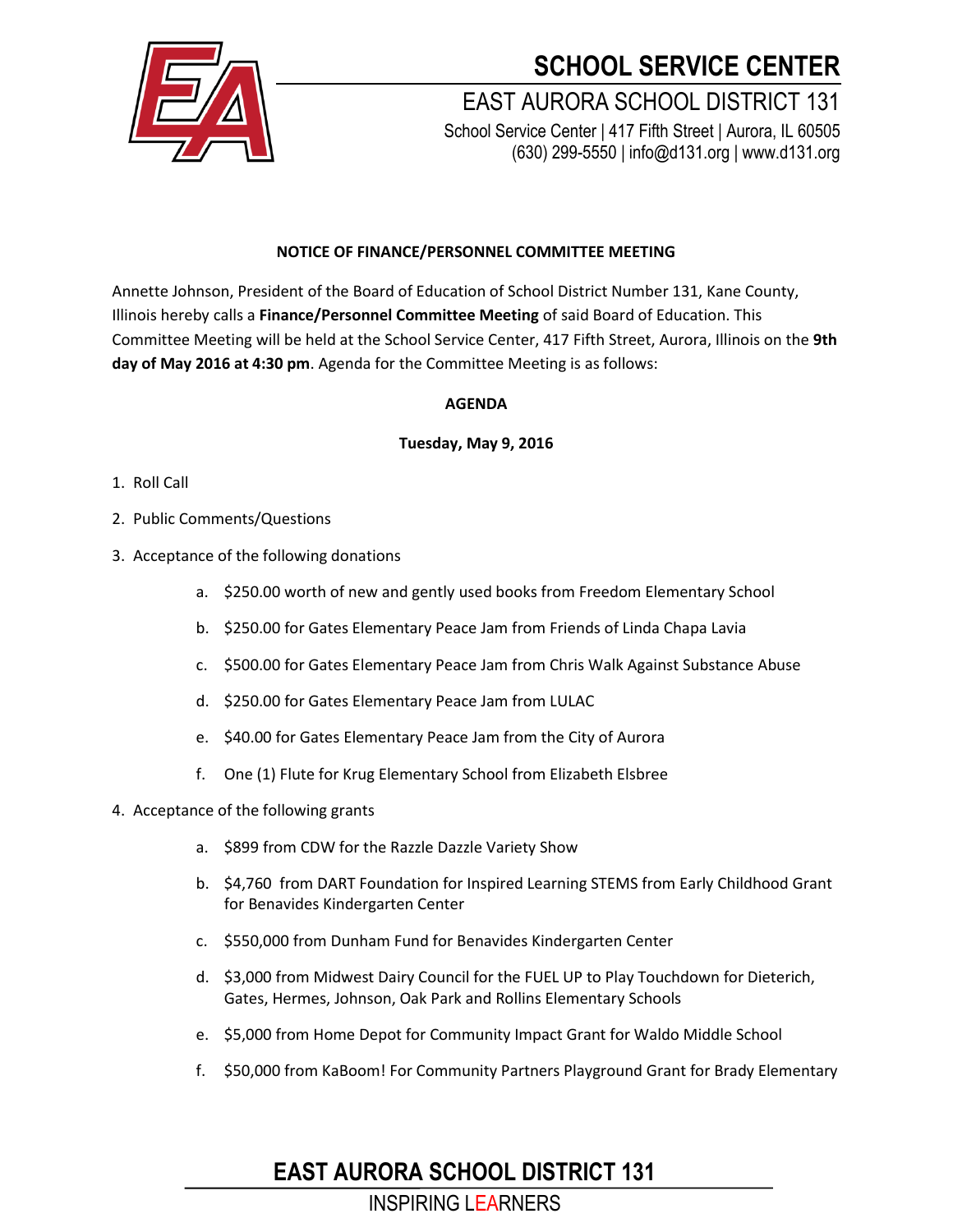

## **SCHOOL SERVICE CENTER**

EAST AURORA SCHOOL DISTRICT 131 School Service Center | 417 Fifth Street | Aurora, IL 60505

(630) 299-5550 | info@d131.org | www.d131.org

- g. \$5,696.54 from Illinois Department of Commerce for Public Sector Energy Efficiency Pre-Approval Application for Gates Elementary and East Aurora High School
- h. \$98,800 from Illinois State Board of Education for Preschool for All 3-5 Additional Funds for the Early Childhood Center
- i. \$13,547.84 from Presidential Youth Fitness Program for BKC, Allen, Bardwell, Beaupre, Brady, Dieterich, Gates, Hermes, Johnson, Krug, Oak Park, O'Donnell and Rollins Elementary schools
- j. \$500 from True Value for Painting a Brighter Future grant for Waldo Middle School
- k. \$14,787.50 from The Molina Foundation for Neighborhood Superhero's Campaign grant for East Aurora High School
- 5. Old Second Signature Card update-Brady Elementary School
- 6. FY 18 Finance Department Budget
- 7. FY 18 Human Resources Budget
- 8. Electric Utility Review
- 9. IASB PRESS (Illinois Association of School Boards Policy Reference Education Subscription Service) Policy Revisions
	- a. 7:30 Students-Student Assignment and Intra-District Transfer
	- b. 7:50 Students-School Admissions and Student Transfers To and From Non-District **Schools**
	- c. 7:60 Students-Residences
	- d. 7:70 Students-Attendance and Truancy
	- e. 7:250 Students-Student Support Services
	- f. 7:260 Students-Exemption from Physical Activity
	- g. 7:305 Students-Student Athlete Concussions and Head Injuries
	- h. 7:310 Students-Restrictions on Publications
	- i. 7:315 Students-Restrictions on Publications; High Schools
	- j. 8:70 Community Relations-Accommodating Individuals with Disabilities

## **EAST AURORA SCHOOL DISTRICT 131**

### INSPIRING LEARNERS